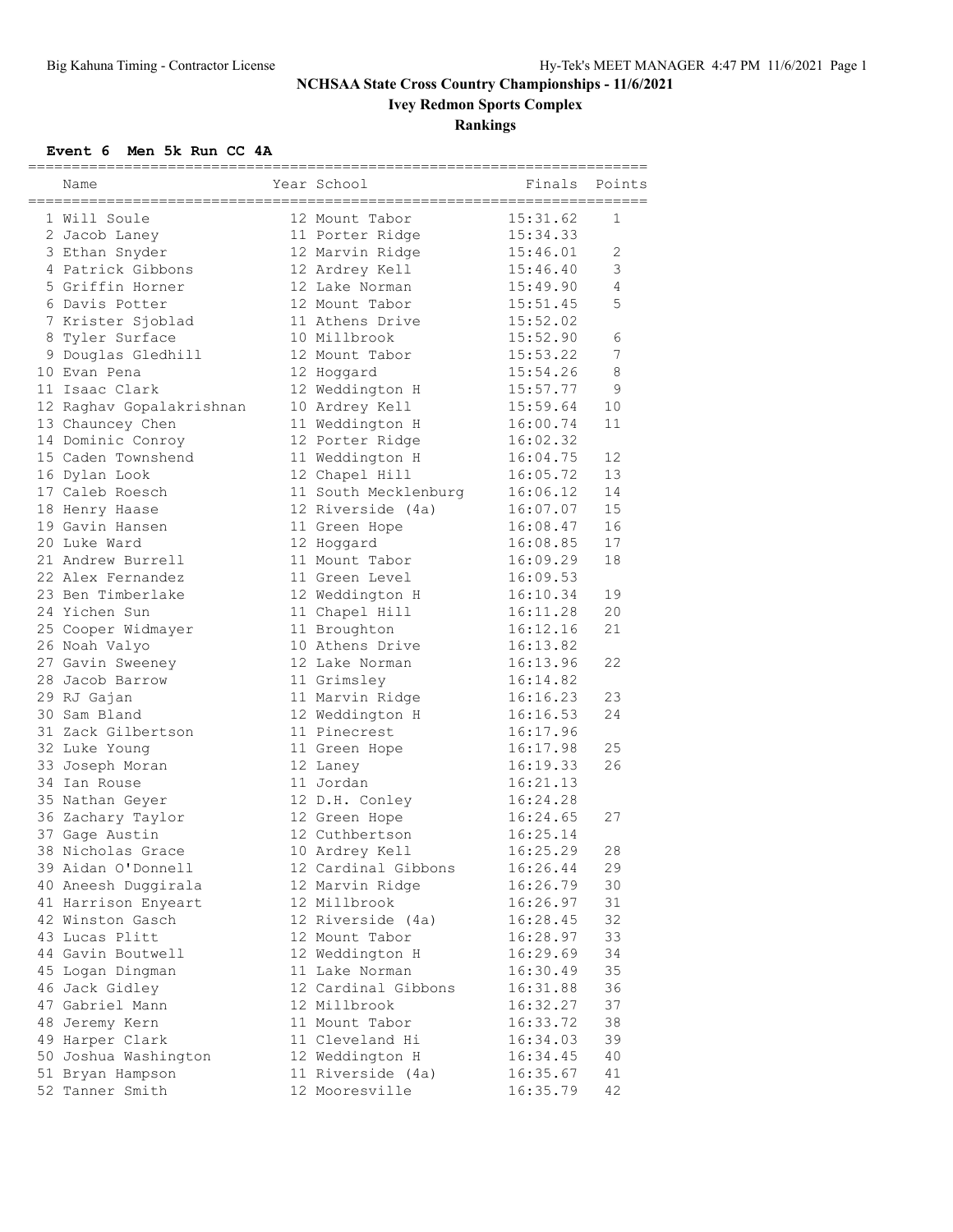**Ivey Redmon Sports Complex**

### **Rankings**

### **....Event 6 Men 5k Run CC 4A**

| 53 Nate Hayes        | 12 Reagan                              | 16:36.22 | 43 |
|----------------------|----------------------------------------|----------|----|
| 54 Adrian Archer     | 12 Pinecrest                           | 16:37.76 |    |
| 55 Luke Terrell      | 10 Myers Park                          | 16:38.02 | 44 |
| 56 Nick Potter       | 11 Charlotte Catholic                  | 16:38.71 | 45 |
| 57 Will Fiore        | 10 T.C. Roberson                       | 16:39.23 | 46 |
| 58 Will Venable      | 10 Broughton                           | 16:39.96 | 47 |
| 59 Wesley Haggstrom  | 11 West Forsyth                        | 16:40.61 |    |
| 60 Declan Harden     | 10 Chapel Hill                         | 16:41.23 | 48 |
| 61 Ian Pierce        | 11 Charlotte Catholic                  | 16:41.39 | 49 |
| 62 Marr Lakins       | 10 Broughton                           | 16:41.49 | 50 |
| 63 Alec McMillan     | 12 South Mecklenburg                   | 16:41.98 | 51 |
| 64 Advaith Cheruvu   | 11 Green Level                         | 16:43.65 |    |
| 65 Ben Cale          | 12 Green Hope                          | 16:44.62 | 52 |
| 66 Bryce Steinberg   | 12 Panther Creek                       | 16:44.88 |    |
| 67 Luke Armentrout   | Mount Tabor                            | 16:45.05 | 53 |
| 68 Reed Tilly        | 11 Apex                                | 16:45.53 |    |
| 69 Noah Dunn         | 12 Mooresville                         | 16:45.67 | 54 |
| 70 Luke Adams        | 10 Hoggard                             | 16:46.39 | 55 |
| 71 Finn McKee        | 12 Apex Friendship                     | 16:46.49 | 56 |
| 72 Brandt Doty       | 11 West Forsyth                        | 16:47.07 |    |
| 73 Marco Evans       | 11 Cary                                | 16:47.23 | 57 |
| 74 Jonathan Crouse   | 11 Cary                                | 16:48.32 | 58 |
| 75 Landen Williams   | 11 D.H. Conley                         | 16:49.07 |    |
| 76 Ryan Ziaee        | 12 Chapel Hill                         | 16:50.00 | 59 |
| 77 Liam O'Donnell    | 12 Cardinal Gibbons                    | 16:50.16 | 60 |
| 78 Triston Rabon     | 9 Lake Norman                          | 16:50.69 | 61 |
| 79 Henry Dudeck      | 11 Cardinal Gibbons                    | 16:51.28 | 62 |
| 80 Grant Barbour     | 12 Cleveland Hi                        | 16:51.62 | 63 |
| 81 Tate Shore        | 9 Reagan                               | 16:52.08 | 64 |
| 82 Tyler Gordon      | 11 T.C. Roberson                       | 16:53.74 | 65 |
| 83 Corey Little      | 12 Rolesville H                        | 16:54.58 |    |
| 84 Matthew Martin    | 12 Cary                                | 16:54.93 | 66 |
| 85 Liam Young        | 11 Green Hope                          | 16:56.14 | 67 |
| 86 Gavin D'Souza     | 9 Providence                           | 16:56.57 |    |
| 87 Nathan Bacon      | 12 Cleveland Hi                        | 16:56.89 | 68 |
| 88 Alexander Nash    |                                        | 16:58.91 | 69 |
| 89 Murdoch Wiprut    | 11 Apex Friendship<br>12 A.C. Reynolds | 16:59.82 |    |
| 90 Dalton Graves     | 12 Lake Norman                         | 16:59.99 | 70 |
| 91 Lawson Pollard    | 11 Broughton                           | 17:00.88 | 71 |
| 92 Jakob Maiwald     |                                        | 17:01.11 | 72 |
|                      | 12 Chapel Hill                         |          | 73 |
| 93 Emmett O'Neill    | 12 Myers Park<br>11 Lake Norman        | 17:01.59 | 74 |
| 94 Miller Brannen    |                                        | 17:02.16 | 75 |
| 95 Logan Hill        | 10 Charlotte Catholic                  | 17:02.52 |    |
| 96 Clark Kremar      | 11 Mooresville                         | 17:02.58 | 76 |
| 97 AJ Painter        | 11 Charlotte Catholic                  | 17:02.81 | 77 |
| 98 Nicholas Luke     | 12 Fuquay-Varina                       | 17:03.23 |    |
| 99 Brendan Moncur    | 12 Reagan                              | 17:03.62 | 78 |
| 100 Brad Mankus      | 11 Lake Norman                         | 17:05.02 | 79 |
| 101 Ryan Chong       | 11 T.C. Roberson                       | 17:06.18 | 80 |
| 102 Michael Martinez | 11 Mooresville                         | 17:07.21 | 81 |
| 103 Bennett Perry    | 12 Cary                                | 17:07.31 | 82 |
| 104 Nick Frye        | 11 Corinth Holders                     | 17:08.54 |    |
| 105 Cogan McMichaels | 11 Chapel Hill                         | 17:09.19 | 83 |
| 106 Jay Keeley       | 12 Reagan                              | 17:09.68 | 84 |
| 107 Andrew Wallace   | 12 Hoggard                             | 17:11.02 | 85 |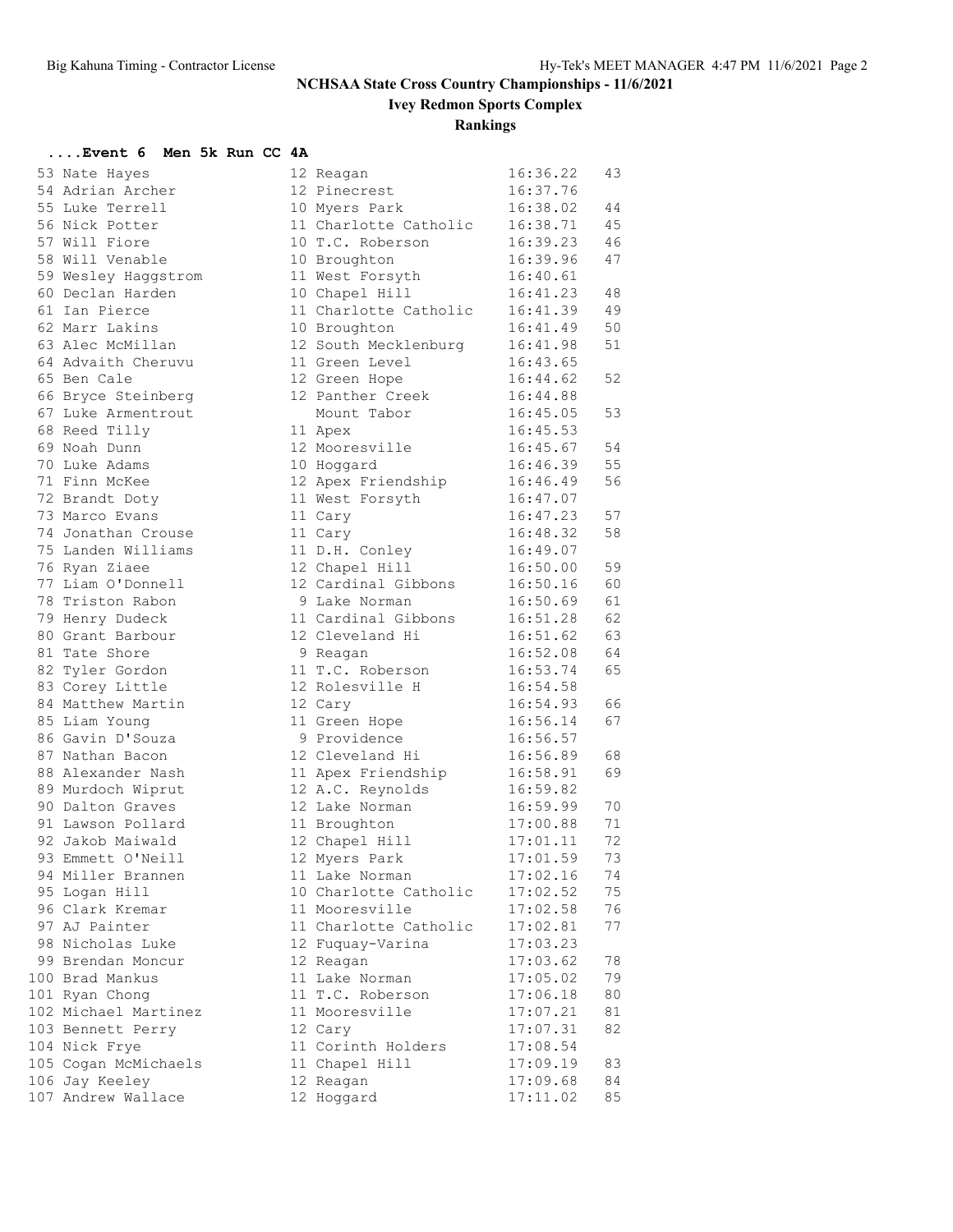**Ivey Redmon Sports Complex**

**Rankings**

#### **....Event 6 Men 5k Run CC 4A**

| 108 Braden Blakely                  | 12 T.C. Roberson                                                                | 17:12.16             | 86  |
|-------------------------------------|---------------------------------------------------------------------------------|----------------------|-----|
| 109 Ethan Cannon                    | 12 Watauga                                                                      | 17:12.83             |     |
| 110 Parker Young                    | 11 Providence                                                                   | 17:12.95             |     |
| 111 Clinton Hubbard                 | 12 Laney                                                                        | 17:14.28             | 87  |
| 112 Matt Gurecki                    | 11 Cardinal Gibbons                                                             | 17:14.31             | 88  |
| 113 Kamron Kedzierzawski            | 10 Millbrook                                                                    | 17:15.16             | 89  |
| 114 Richard Waller                  | 11 East Mecklenburg                                                             | 17:16.03             |     |
| 115 Kevin Cordero                   | 10 T.C. Roberson                                                                | 17:16.19             | 90  |
| 116 Tucker Green                    | 12 Broughton                                                                    | 17:16.76             | 91  |
| 117 Jay Sedam                       | 11 Charlotte Catholic                                                           | 17:17.10             | 92  |
| 118 Clay Grant                      | 12 T.C. Roberson                                                                | 17:17.23             | 93  |
| 119 David Firestone                 | 9 Marvin Ridge                                                                  | 17:17.69             | 94  |
| 120 Flyn Meadows                    |                                                                                 | 17:19.71             | 95  |
| 121 Aiden Tauro                     | 12 Riverside (4a) 17:19.71<br>11 Marvin Ridge 17:20.55<br>12 Broughton 17:23.12 | 17:20.55 96          |     |
| 122 Owen Debellis                   |                                                                                 |                      | 97  |
| 123 Tanner Gibson                   | 11 Cox Mill                                                                     | 17:24.20             |     |
| 124 Connor Uenking                  | 11 Apex Friendship 17:24.65                                                     |                      | 98  |
| 125 Will Heyde                      | 10 Marvin Ridge                                                                 | 17:26.15             | 99  |
| 126 Kevin Moskey                    | 12 Apex Friendship                                                              | 17:26.57             | 100 |
| 127 Conner Jones                    | 12 Reagan                                                                       | 17:27.13             | 101 |
| 128 Jacob Kurak                     | 12 Green Hope                                                                   | 17:27.96             | 102 |
| 129 Isaac Meadows                   | 12 Asheville                                                                    | 17:28.10             |     |
| 130 Evan Guiney                     | 12 Myers Park                                                                   | 17:29.94             | 103 |
| 131 Dylan Sells                     | 12 Reagan                                                                       | 17:30.00             | 104 |
| 132 Ethan Tolar                     | 11 Cleveland Hi                                                                 | 17:30.07             | 105 |
| 133 Jack Berreth                    | 10 Chapel Hill                                                                  | 17:31.70             | 106 |
| 134 Gus Rutledge                    | 11 Apex Friendship 17:31.74                                                     |                      | 107 |
| 135 Carlos Haring                   | 12 Apex Friendship 17:33.23                                                     |                      | 108 |
| 136 Daniel Kelmer                   | 10 Laney                                                                        | 17:33.53             | 109 |
| 137 Brendan O'Neill                 | 12 Myers Park                                                                   | 17:34.17             | 110 |
| 138 Aiden Andrews                   | 10 Hoggard                                                                      | 17:34.40             | 111 |
| 139 Luke Champion                   | 10 Myers Park                                                                   | 17:34.82             | 112 |
| 140 Peter Rantala                   | 11 East Mecklenburg 17:36.06                                                    |                      |     |
| 141 Preston Harbin                  | 10 South Mecklenburg                                                            | 17:38.26             | 113 |
| 142 Josiah Kaiser                   | 11 T.C. Roberson 17:38.54                                                       |                      | 114 |
| 143 James Young                     | 12 Myers Park                                                                   | 17:38.87             | 115 |
| 144 Ashtyn Barton                   | 12 Mooresville                                                                  | 17:41.32             | 116 |
| 111 ---<br>145 Elijah Jorgensen<br> | 11 Cardinal Gibbons 17:42.49                                                    |                      | 117 |
| 146 James Reading                   | 10 Cary                                                                         | 17:43.95             | 118 |
| 147 Garreth Fulcher                 | 12 Reagan                                                                       | 17:44.18             | 119 |
| 148 Owen Thornton                   | 12 Ardrey Kell                                                                  | 17:45.28             | 120 |
| 149 Jackson Hughes                  | 10 Hoggard                                                                      | 17:45.76             | 121 |
| 150 Sean Blizard                    | 11 Apex Friendship                                                              | 17:48.54             | 122 |
| 151 Connor Tyrrell                  | 9 Riverside (4a)                                                                | 17:49.20             | 123 |
| 152 Adam Simpson                    | South Mecklenburg                                                               | 17:50.01             | 124 |
| 153 Jonathan Valdez-Rojas           | 11 Cleveland Hi                                                                 | 17:51.54             | 125 |
|                                     |                                                                                 |                      |     |
| 154 Kyle Barney                     | 9 Marvin Ridge<br>10 Millbrook                                                  | 17:51.67             | 126 |
| 155 Silas Mann                      |                                                                                 | 17:51.93             | 127 |
| 156 Owen Transue                    | 11 Riverside (4a)                                                               | 17:53.95             | 128 |
| 157 Oliver Few                      | 9 Laney                                                                         | 17:54.81             | 129 |
| 158 Ethan Joyner                    | 12 Laney<br>9 Riverside (4a)                                                    | 17:55.46<br>17:55.87 | 130 |
| 159 Philip Blum                     |                                                                                 |                      | 131 |
| 160 Sam Howe                        | 12 Cardinal Gibbons                                                             | 17:55.94             | 132 |
| 161 Jason Linch                     | 11 Ardrey Kell                                                                  | 17:58.53             | 133 |
| 162 Davis Cuffe                     | 12 Green Hope                                                                   | 18:08.46             | 134 |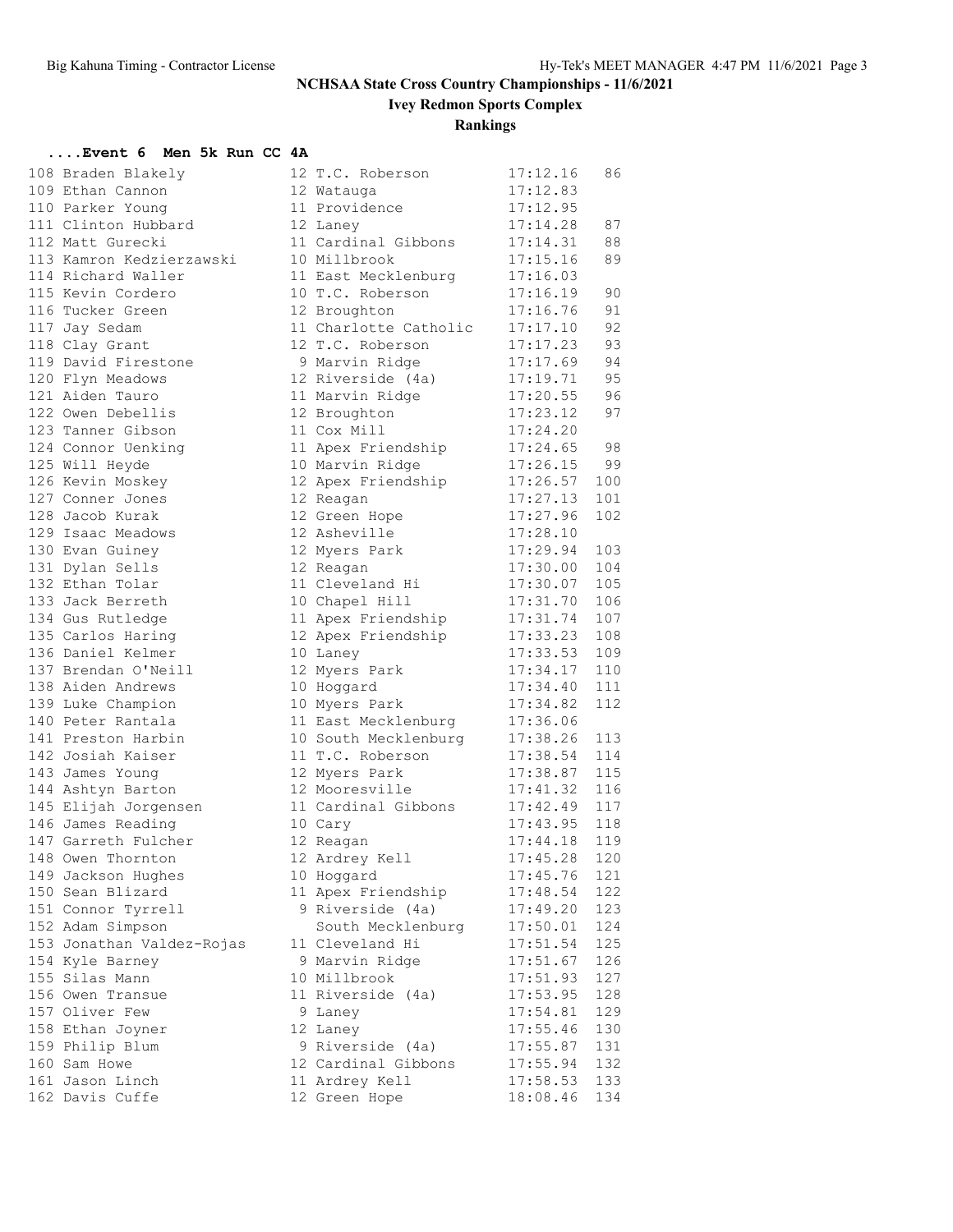### **Ivey Redmon Sports Complex**

### **Rankings**

#### **....Event 6 Men 5k Run CC 4A**

|                                                                                                                                                                                                                                                                                                                                                                                | Broughton | 18:08.54                                                                                                                                                                                                                                                                                                          | 135          |
|--------------------------------------------------------------------------------------------------------------------------------------------------------------------------------------------------------------------------------------------------------------------------------------------------------------------------------------------------------------------------------|-----------|-------------------------------------------------------------------------------------------------------------------------------------------------------------------------------------------------------------------------------------------------------------------------------------------------------------------|--------------|
|                                                                                                                                                                                                                                                                                                                                                                                |           | 18:13.25                                                                                                                                                                                                                                                                                                          | 136          |
|                                                                                                                                                                                                                                                                                                                                                                                |           | 18:14.48                                                                                                                                                                                                                                                                                                          | 137          |
|                                                                                                                                                                                                                                                                                                                                                                                |           | 18:17.90                                                                                                                                                                                                                                                                                                          | 138          |
|                                                                                                                                                                                                                                                                                                                                                                                |           | 18:22.13                                                                                                                                                                                                                                                                                                          | 139          |
|                                                                                                                                                                                                                                                                                                                                                                                |           | 18:24.02                                                                                                                                                                                                                                                                                                          | 140          |
|                                                                                                                                                                                                                                                                                                                                                                                |           | 18:24.53                                                                                                                                                                                                                                                                                                          | 141          |
|                                                                                                                                                                                                                                                                                                                                                                                |           | 18:28.86                                                                                                                                                                                                                                                                                                          | 142          |
|                                                                                                                                                                                                                                                                                                                                                                                |           | 18:33.71                                                                                                                                                                                                                                                                                                          | 143          |
|                                                                                                                                                                                                                                                                                                                                                                                |           | 18:35.27                                                                                                                                                                                                                                                                                                          | 144          |
|                                                                                                                                                                                                                                                                                                                                                                                |           | 18:36.37                                                                                                                                                                                                                                                                                                          | 145          |
|                                                                                                                                                                                                                                                                                                                                                                                |           | 18:38.29                                                                                                                                                                                                                                                                                                          | 146          |
|                                                                                                                                                                                                                                                                                                                                                                                |           | 18:41.08                                                                                                                                                                                                                                                                                                          | 147          |
|                                                                                                                                                                                                                                                                                                                                                                                |           | 18:43.47                                                                                                                                                                                                                                                                                                          | 148          |
|                                                                                                                                                                                                                                                                                                                                                                                |           | 18:47.98                                                                                                                                                                                                                                                                                                          | 149          |
|                                                                                                                                                                                                                                                                                                                                                                                |           | 18:50.22                                                                                                                                                                                                                                                                                                          | 150          |
|                                                                                                                                                                                                                                                                                                                                                                                |           |                                                                                                                                                                                                                                                                                                                   |              |
|                                                                                                                                                                                                                                                                                                                                                                                |           | 19:00.90                                                                                                                                                                                                                                                                                                          | 152          |
| 163 Leo Molinoff<br>164 Ryan Ibarra<br>165 Ryan Adams<br>166 Dylan Michaud<br>167 Ethan Graham<br>168 Joey Wells<br>169 Josh Green<br>170 Luke Liming<br>171 Nathan Braun<br>172 Connor Lee<br>173 Nic Elledge<br>174 Ethan Canon<br>175 Aaron Vargas<br>176 Skyler Neuenschwander<br>177 Samuel Remes<br>178 Ezequiel Canas-Peralta<br>179 Gavin Reider<br>180 Garrett Powell |           | 10 Hoqqard<br>10 Millbrook<br>12 Ardrey Kell<br>12 Millbrook<br>9 Ardrey Kell<br>12 Mooresville<br>10 Cary<br>12 South Mecklenburg<br>12 Cleveland Hi<br>11 Myers Park<br>12 Charlotte Catholic<br>9 South Mecklenburg<br>11 Charlotte Catholic<br>12 South Mecklenburg<br>10 Mooresville<br>12 Laney<br>12 Laney | 18:50.51 151 |

#### Team Scores

| Rank Team                             | Total | $\mathbf{1}$   | 2  | 3                 | 4  | $5^{\circ}$ | $*6$ | $*7$    | $*8$ | $*9$ |
|---------------------------------------|-------|----------------|----|-------------------|----|-------------|------|---------|------|------|
| 1 Mount Tabor                         | 64    | $\mathbf{1}$   | 5  | $7^{\circ}$       | 18 | 33          | 38   | 53      |      |      |
| Total Time: 1:19:54.55<br>15:58.91    |       |                |    |                   |    |             |      |         |      |      |
| Average:<br>2 Weddington High School  | 75    | 9              | 11 | $12 \overline{ }$ | 19 | 2.4         | 34   | 40      |      |      |
| Total Time: 1:20:30.13                |       |                |    |                   |    |             |      |         |      |      |
| 16:06.03<br>Average:                  |       |                |    |                   |    |             |      |         |      |      |
| 3 Green Hope                          | 187   | 16             | 25 | 27                | 52 | 67          | 102  | 134     |      |      |
| 1:22:31.86<br>Total Time:             |       |                |    |                   |    |             |      |         |      |      |
| 16:30.38<br>Average:                  |       |                |    |                   |    |             |      |         |      |      |
| 4 Lake Norman                         | 192   | $\overline{4}$ | 22 | 35                | 61 | 70          | 74   | 79      |      |      |
| Total Time:<br>1:22:25.03             |       |                |    |                   |    |             |      |         |      |      |
| 16:29.01<br>Average:<br>5 Chapel Hill | 212   | 13             | 20 | 48                | 59 | 72          | 83   | 106     |      |      |
| Total Time:<br>1:22:49.34             |       |                |    |                   |    |             |      |         |      |      |
| 16:33.87<br>Average:                  |       |                |    |                   |    |             |      |         |      |      |
| 6 Marvin Ridge                        | 245   | $\overline{2}$ | 23 | 30                | 94 | 96          | 99   | 126     |      |      |
| Total Time:<br>1:23:07.27             |       |                |    |                   |    |             |      |         |      |      |
| 16:37.46<br>Average:                  |       |                |    |                   |    |             |      |         |      |      |
| 7 Cardinal Gibbons                    | 275   | 29             | 36 | 60                | 62 | 88          |      | 117 132 |      |      |
| Total Time:<br>1:23:54.07             |       |                |    |                   |    |             |      |         |      |      |
| 16:46.82<br>Average:                  |       |                |    |                   |    |             |      |         |      |      |
| 8 Hoggard                             | 276   | 8              | 17 | 55                | 85 | 111         | 121  | 136     |      |      |
| Total Time: 1:23:34.92                |       |                |    |                   |    |             |      |         |      |      |
| 16:42.99<br>Average:                  |       |                |    |                   |    |             |      |         |      |      |